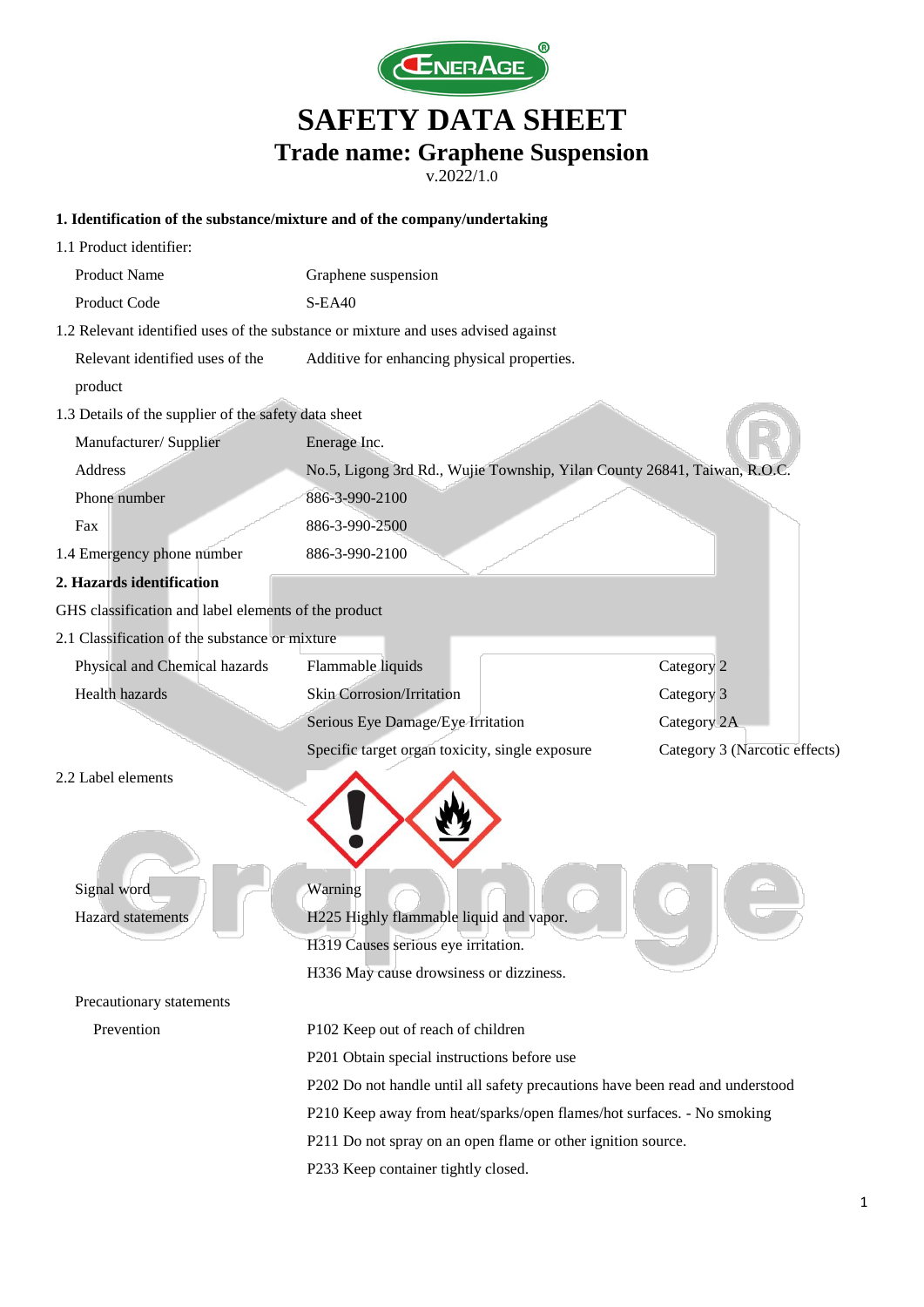

|                           | P240 Ground/bond container and receiving equipment.                                      |
|---------------------------|------------------------------------------------------------------------------------------|
|                           | P241 Use explosion-proof electrical/ventilating/lighting//equipment                      |
|                           | P242 Use only non-sparking tools.                                                        |
|                           | P243 Take precautionary measures against static discharge.                               |
|                           | P261 Avoid breathing dust/fume/gas/mist/vapours/spray.                                   |
|                           | P270 Do no eat, drink or smoke when using this product                                   |
|                           | P271 Use only outdoors or in a well-ventilated area.                                     |
|                           | P272 Contaminated work clothing should not be allowed out of the workplace.              |
|                           | P273 Avoid release to the environment.                                                   |
|                           | P280 Wear protective gloves/protective clothing/eye protection/face protection           |
|                           | P281 Use personal protective equipment as required.                                      |
|                           | P284 Wear respiratory protection                                                         |
|                           | P285 In case of inadequate ventilation wear respiratory protection                       |
| Response                  |                                                                                          |
| P301 IF SWALLOWED         | P330 Rinse mouth.                                                                        |
|                           | P331 Do NOT induce vomiting.                                                             |
|                           | P313 Get medical advice/attention                                                        |
| P303 IF ON SKIN (or hair) | P351 Rinse cautiously with water for several minutes.                                    |
|                           | P352 Wash with plenty of soap and water.                                                 |
|                           | P353 Rinse skin with water/shower.                                                       |
| P304 IF INHALED           | P314 Call a POISON CENTER/doctor if you feel unwell.                                     |
|                           | P340 Remove victim to fresh air and keep at rest in a position comfortable for breathing |
| P305 IF IN EYES           | P338 Remove contact lenses, if present and easy to do. Continue rinsing.                 |
|                           | P351 Rinse cautiously with water for several minutes.                                    |
| P337 If eye irritation    | P313 Get medical advice/attention.                                                       |
| persists                  |                                                                                          |
| P370 In case of fire      | P374 Fight fire with normal precautions from a reasonable distance.                      |
|                           | P376 Stop leak if safe to do so.                                                         |
|                           | P378 Use water, carbon dioxide, dry chemical powder or alcohol resistant foam to         |
|                           | extinguish.                                                                              |
| Storage                   | P402 Store in a dry place.                                                               |
|                           | P403 Store in a well-ventilated place.                                                   |
|                           | P404 Store in a closed container.                                                        |
|                           | P405 Store locked up.                                                                    |
| Disposal                  | P501 Dispose of contents/ container to an approved waste disposal plant.                 |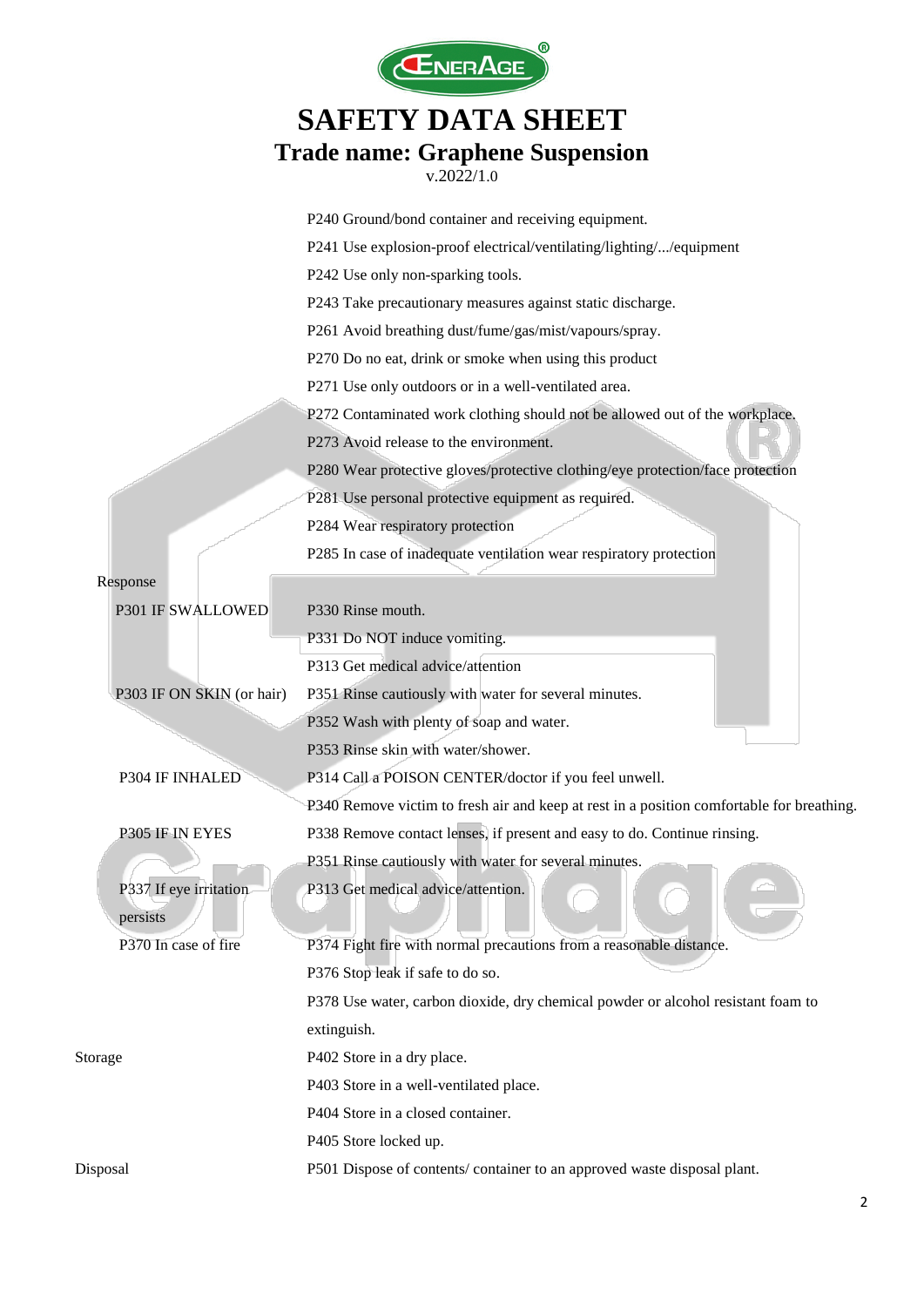

| 3. Composition/information on ingredients                                   |                                                                                       |                  |  |
|-----------------------------------------------------------------------------|---------------------------------------------------------------------------------------|------------------|--|
| Chemical name                                                               | CAS No.                                                                               | Content $(wt\%)$ |  |
| 1,2-ethanediol (ethylene glycol)                                            | $107 - 21 - 1$                                                                        | $85 - 95$        |  |
| Graphene                                                                    | 1034343-98-0                                                                          | $5 - 15$         |  |
| 4. First-aid measures                                                       |                                                                                       |                  |  |
| 4.1 Descriptions of first-aid measures                                      |                                                                                       |                  |  |
| General measures                                                            | In the case of prolonged irritation or other adverse effects, contact a doctor.       |                  |  |
| IF ON SKIN (or hair)                                                        | Wash with soap and water.                                                             |                  |  |
|                                                                             | If skin irritation occurs, get medical advice/attention.                              |                  |  |
|                                                                             | Contaminated clothing should be removed and washed thoroughly before re-use.          |                  |  |
| <b>IF INHALED</b>                                                           | Remove from exposure to fresh air and call a poison center/doctor to get medical      |                  |  |
|                                                                             | advice/attention.                                                                     |                  |  |
|                                                                             | If breathing is difficult, administer oxygen.                                         |                  |  |
|                                                                             | If breathing has stopped, begin artificial respiration immediately, and seek medical  |                  |  |
|                                                                             | attention.                                                                            |                  |  |
| <b>IF IN EYES</b>                                                           | Flush eyes with water for at least 15 minutes.                                        |                  |  |
|                                                                             | If easy to do, remove contact lens.                                                   |                  |  |
|                                                                             | Get medical attention                                                                 |                  |  |
| <b>IF SWALLOWED</b>                                                         | Rinse mouth with water and consult a physician.                                       |                  |  |
|                                                                             | Never give anything to an unconscious person.                                         |                  |  |
| 4.2 Most important symptoms/ effects, acute and delayed                     |                                                                                       |                  |  |
| Symptoms                                                                    | May cause irritation to skin, eyes and respiratory tract.                             |                  |  |
| Hazards                                                                     | No information about adverse effects due to exposure                                  |                  |  |
| 4.3 Indication of immediate medical attention and special treatment needed. |                                                                                       |                  |  |
| Treatment                                                                   | Symptoms may be delayed. Treat symptomatically.                                       |                  |  |
| 5. Fire-fighting measures                                                   |                                                                                       |                  |  |
| 5.1 Extinguishing media                                                     |                                                                                       |                  |  |
| Suitable extinguishing media                                                | Water, carbon dioxide, dry chemical powder or alcohol resistant foam.                 |                  |  |
| Unsuitable extinguishing media                                              | No data available                                                                     |                  |  |
| 5.2 Specific hazards arising from the                                       | In the event of combustion or thermal decomposition, this material may release carbon |                  |  |
| substance or mixture                                                        | monoxide $(CO)$ or carbon dioxide $(CO2)$ .                                           |                  |  |
|                                                                             | Flammable liquid and vapor.                                                           |                  |  |
|                                                                             | Can be ignited easily and burns vigorously.                                           |                  |  |
|                                                                             | Vapors may cause a flash fire or ignite explosively.                                  |                  |  |
|                                                                             | Vapors may travel considerable distance to a source of ignition and flash back.       |                  |  |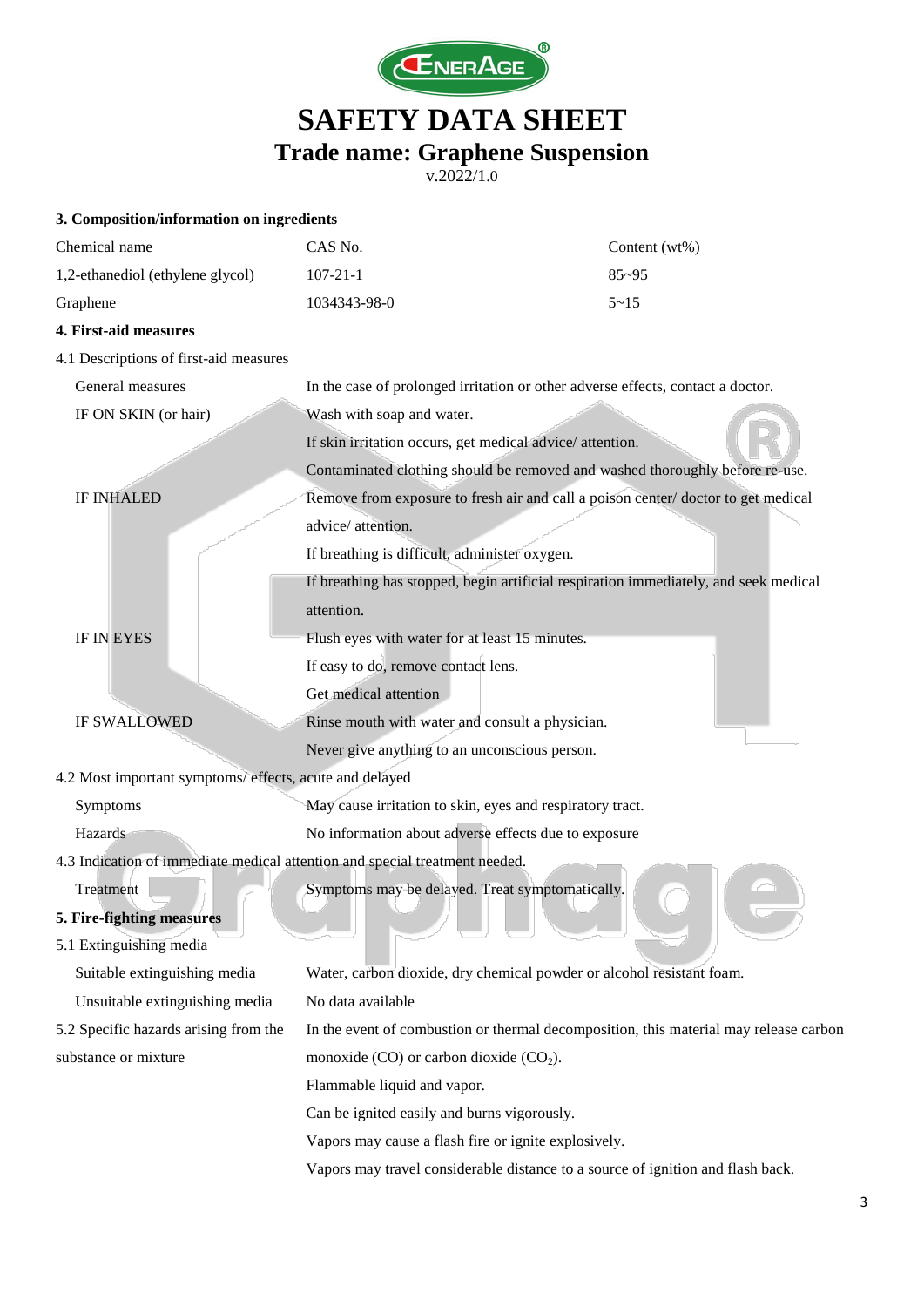

v.2022/1.0

Prevent buildup of vapors or gases to explosive concentrations.

| 5.3 Advice for firefighters           |                                                                                           |  |
|---------------------------------------|-------------------------------------------------------------------------------------------|--|
| Special protective equipment and      | Firefighters must use standard protective equipment including flame retardant coat,       |  |
| precautions for fire-fighters         | helmet with face shield, gloves, rubber boots, and in enclosed spaces, SCBA.              |  |
| Specific fire-fighting measures       | Cool containers exposed to flames with water until well after the fire is out.            |  |
|                                       | In case of fire and/or explosion do not breathe fumes.                                    |  |
|                                       | Keep away from any heat source or electronic circuits.                                    |  |
|                                       | Water may be ineffective in fighting the fire.                                            |  |
| 6. Accidental release measures        |                                                                                           |  |
| 6.1 Personnel precautions, protective | Evacuate personnel to safe areas.                                                         |  |
| equipment and emergency               | Remove all sources of ignition if safe to do.                                             |  |
| procedures                            | Should wear suitable protective equipment to prevent inhalation or skin contact.          |  |
|                                       | Should beware of the risk of slippage due to the material's low coefficient of friction.  |  |
|                                       | Keep upwind.                                                                              |  |
| 6.2 Environmental precautions         | Prevent further leakage or spillage if safe to do so.                                     |  |
|                                       | Do not contaminate water sources or sewer.                                                |  |
|                                       | Avoid discharge into drains, water courses or onto the ground                             |  |
| 6.3 Methods and materials for         | Collect spillage with non-combustible absorbent material, (e.g. sand, earth, diatomaceous |  |
| containment and cleaning up           | earth, vermiculite) and place in container for disposal according to local / national     |  |
|                                       | regulations.                                                                              |  |
|                                       | Do not discharge into storm or sanitary sewers or groundwater.                            |  |
| 7. Handling and storage               |                                                                                           |  |
| 7.1 Precautions for safe handling     |                                                                                           |  |
| Preventive measures                   | (Exposure Control for handling personnel)                                                 |  |
|                                       | Do not breathe dust/fume/gas/mist/vapors/spray.                                           |  |
|                                       | Avoid breathing dust/fume/gas/mist/vapors/spray.                                          |  |
|                                       | (Protective measures against fire and explosion)                                          |  |
|                                       | Keep away from heat/sparks/open flames/hot surfaces. - No smoking.                        |  |
|                                       | Ground/bond container and receiving equipment.                                            |  |
|                                       | Use explosion-proof electrical/ventilating/lighting equipment.                            |  |
|                                       | Use only non-sparking tools.                                                              |  |
|                                       | Take precautionary measures against static discharge.                                     |  |
| Safety Measures/Incompatibility       | Obtain special instructions before use.                                                   |  |
|                                       | Do not handle until all safety precautions have been read and understood.                 |  |
|                                       | Use only outdoors or in a well-ventilated area.                                           |  |
|                                       |                                                                                           |  |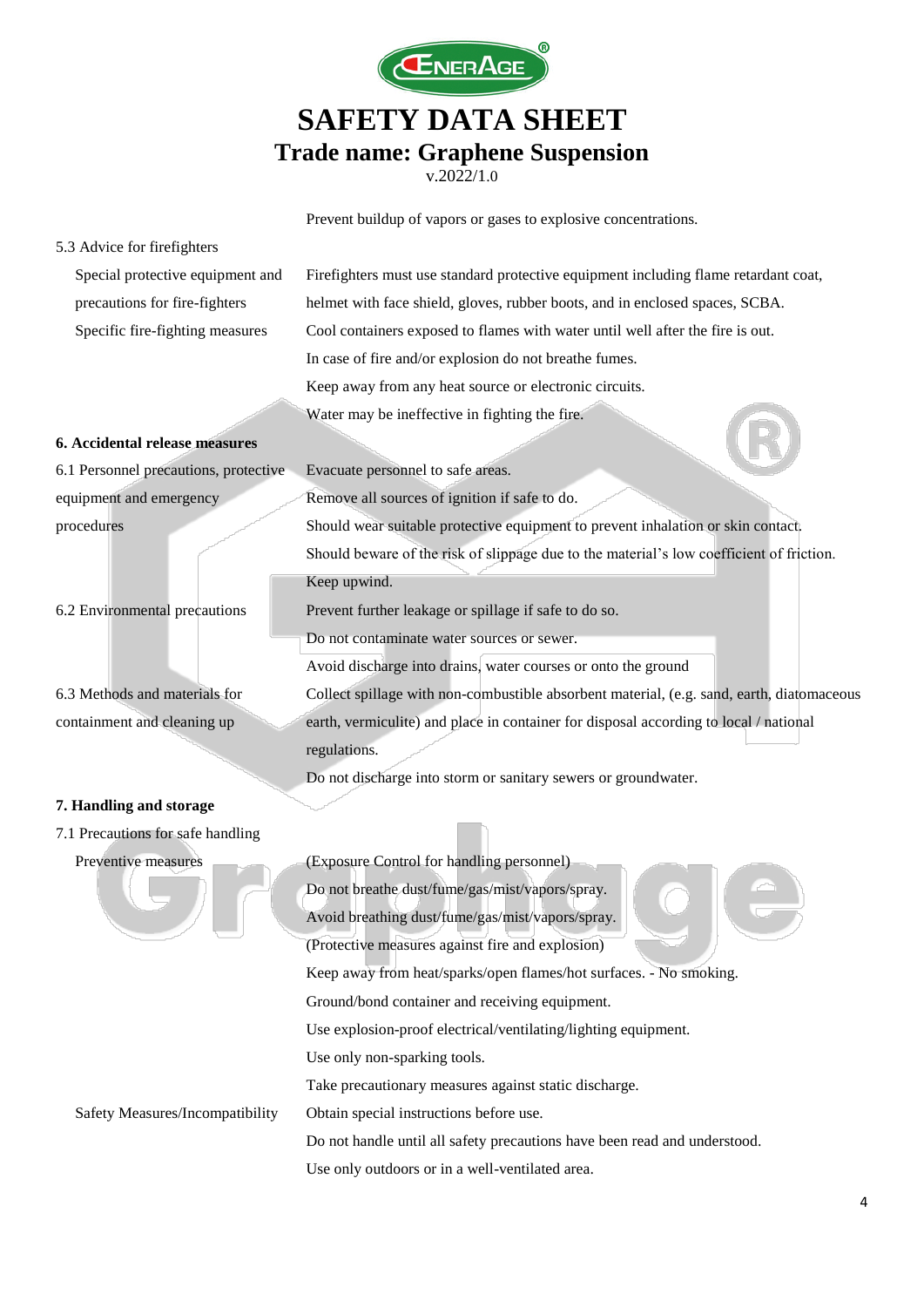

|                                          |                        | Wear protective gloves and face protection.                                            |                                                                                         |  |
|------------------------------------------|------------------------|----------------------------------------------------------------------------------------|-----------------------------------------------------------------------------------------|--|
|                                          |                        | Use personal protective equipment as required.                                         |                                                                                         |  |
|                                          |                        | Remove contaminated clothing and wash the skin thoroughly with soap and water after    |                                                                                         |  |
|                                          |                        | work.                                                                                  |                                                                                         |  |
|                                          |                        | 7.2 Conditions for safe storage, including any incompatibilities                       |                                                                                         |  |
| Recommendation for storage               |                        | Store in a well-ventilated place and keep cool.                                        |                                                                                         |  |
|                                          |                        | Keep container tightly closed                                                          |                                                                                         |  |
|                                          |                        | Store locked up.                                                                       |                                                                                         |  |
|                                          |                        |                                                                                        | Graphene is electrically conductive. Avoid accumulations of graphene in places where    |  |
|                                          |                        |                                                                                        | these accumulations could cause shorting of electrical switches, circuits or components |  |
|                                          |                        | since any dust can form a potentially explosive mixture in air.                        |                                                                                         |  |
| 8. Exposure controls/personal protection |                        |                                                                                        |                                                                                         |  |
| 8.1 Engineering controls                 |                        |                                                                                        | Provide adequate workplace ventilation. If vapor/dusts are generated through handling,  |  |
|                                          |                        | local exhaust ventilation should be employed.                                          |                                                                                         |  |
|                                          |                        | Eye wash facilities and emergency shower must be available when handling this product. |                                                                                         |  |
|                                          |                        | Respiratory protection may be needed for non-routine or emergency situations.          |                                                                                         |  |
| 8.2 Exposure controls                    |                        |                                                                                        |                                                                                         |  |
| Components                               | <b>Type</b>            | Exposure $limit(s)$                                                                    | Source                                                                                  |  |
| Ethyl acetate                            | <b>TWA</b>             | 400 ppm                                                                                | US. ACGIH Threshold Limit Values (2011)                                                 |  |
|                                          | <b>REL</b>             | 400 ppm $1,400$ mg/m <sup>3</sup>                                                      | US. NIOSH: Pocket Guide to Chemical Hazards (2010)                                      |  |
|                                          | PEL                    | 400 ppm $1,400$ mg/m <sup>3</sup>                                                      | US. OSHA Table Z-1 Limits for Air Contaminants (29                                      |  |
|                                          |                        |                                                                                        | CFR 1910.1000) (02 2006)                                                                |  |
|                                          | <b>TWA</b>             | 400 ppm 1,400 mg/m <sup>3</sup>                                                        | US. OSHA Table Z-1-A (29 CFR 1910.1000) (1989)                                          |  |
|                                          | <b>TWA</b>             | 400 ppm $1,400$ mg/m <sup>3</sup>                                                      | US. Tennessee. OELs. Occupational Exposure Limits,                                      |  |
|                                          |                        |                                                                                        | Table Z1A (06 2008)                                                                     |  |
|                                          | <b>ST ESL</b>          | $1,400 \mu g/m^3$                                                                      | US. Texas. Effects Screening Levels (Texas                                              |  |
|                                          |                        |                                                                                        | Commission on Environmental Quality) (02 2013)                                          |  |
|                                          | AN ESL                 | $1,440 \mu g/m^3$                                                                      | US. Texas. Effects Screening Levels (Texas                                              |  |
|                                          |                        |                                                                                        | Commission on Environmental Quality) (12 2010)                                          |  |
|                                          | <b>ST ESL</b>          | 390 ppb                                                                                | US. Texas. Effects Screening Levels (Texas                                              |  |
|                                          |                        |                                                                                        | Commission on Environmental Quality) (02 2013)                                          |  |
|                                          | ${\sf AN}$ ${\sf ESL}$ | 400 ppb                                                                                | US. Texas. Effects Screening Levels (Texas                                              |  |
|                                          |                        |                                                                                        | Commission on Environmental Quality) (12 2010)                                          |  |
|                                          | <b>TWA PEL</b>         | 400 ppm $1,400$ mg/m <sup>3</sup>                                                      | US. California Code of Regulations, Title 8, Section                                    |  |
|                                          |                        |                                                                                        | 5155. Airborne Contaminants (08 2010)                                                   |  |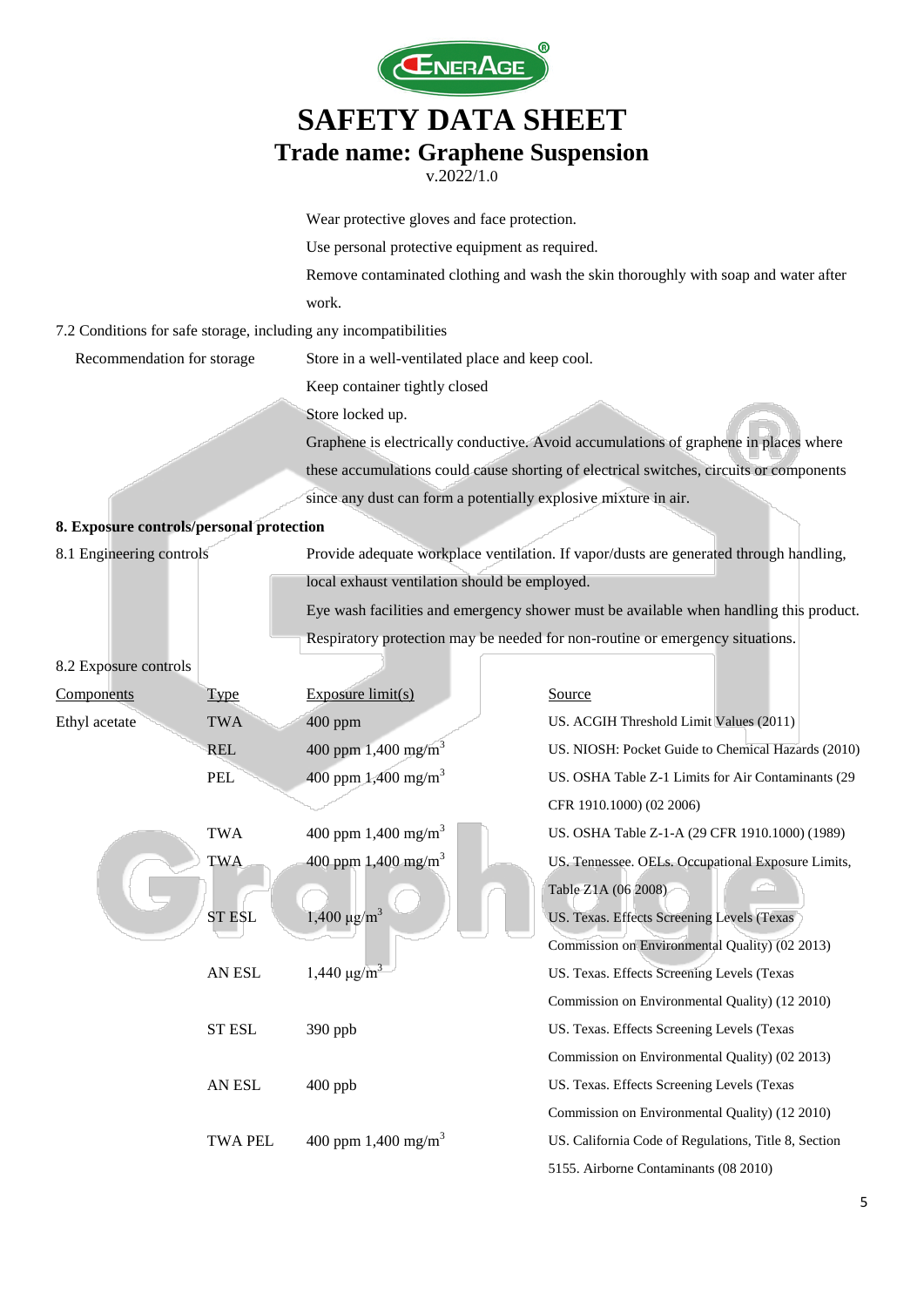

v.2022/1.0

#### 8.3 Personal protective Equipment

| General                                                   | Good general ventilation (typically 10 air changes per hour) should be used.                |  |
|-----------------------------------------------------------|---------------------------------------------------------------------------------------------|--|
|                                                           | Ventilation rates should be matched to conditions.                                          |  |
|                                                           | If applicable, use process enclosures, local exhaust ventilation, or other engineering      |  |
|                                                           | controls to maintain airborne levels below recommended exposure limits.                     |  |
|                                                           | If exposure limits have not been established, maintain airborne levels to an acceptable     |  |
|                                                           | level.                                                                                      |  |
|                                                           | An eye wash and safety shower must be available in the immediate work area.                 |  |
| Respiratory protection                                    | To minimize risk of over exposure to dust, vapor or fumes, it is recommended that a         |  |
|                                                           | local exhaust system is placed above the equipment, and that the working area is            |  |
|                                                           | properly ventilated.                                                                        |  |
|                                                           | If ventilation is inadequate, use certified respirator that will protect against dust/mist. |  |
| Eye/face protection                                       | Wear suitable safety eyeglasses or chemical protective goggles or other face protection.    |  |
| Skin and body protection                                  | Choose body protection in relation to its type, to the concentration and amount of          |  |
|                                                           | dangerous substances, and to the specific work-place.                                       |  |
| Hand protection                                           | Handle with gloves. Gloves must be inspected prior to use.                                  |  |
|                                                           | Use proper glove removal technique (without touching glove's outer surface) to avoid        |  |
|                                                           | skin contact with this product.                                                             |  |
|                                                           | Dispose of contaminated gloves after use in accordance with applicable laws and good        |  |
|                                                           | laboratory practices.                                                                       |  |
| Hygiene                                                   | Do not eat, drink or smoke when using the product.                                          |  |
|                                                           | Wash hands after handling.                                                                  |  |
|                                                           | Observe good industrial hygiene practices.                                                  |  |
| 9. Physical and Chemical Properties                       |                                                                                             |  |
| 9.1 Information on basic physical and chemical properties |                                                                                             |  |
| Appearance                                                | Liquid                                                                                      |  |
| Color                                                     | Gray to black                                                                               |  |
| Odor                                                      | Easter-like                                                                                 |  |
| Odor threshold                                            | No data available                                                                           |  |
| pH                                                        | No data available                                                                           |  |
| Melting point                                             | Ethyl acetate: $-83^{\circ}$ C; Graphene: $>3600^{\circ}$ C                                 |  |
| Initial boiling point                                     | Ethyl acetate: 77°C                                                                         |  |
| Flash point                                               | Ethyl acetate: -4°C<br>Closed cup                                                           |  |

Auto-ignition temperature Ethyl acetate: 426 °C

Graphene: dispersed dust cloud: >600℃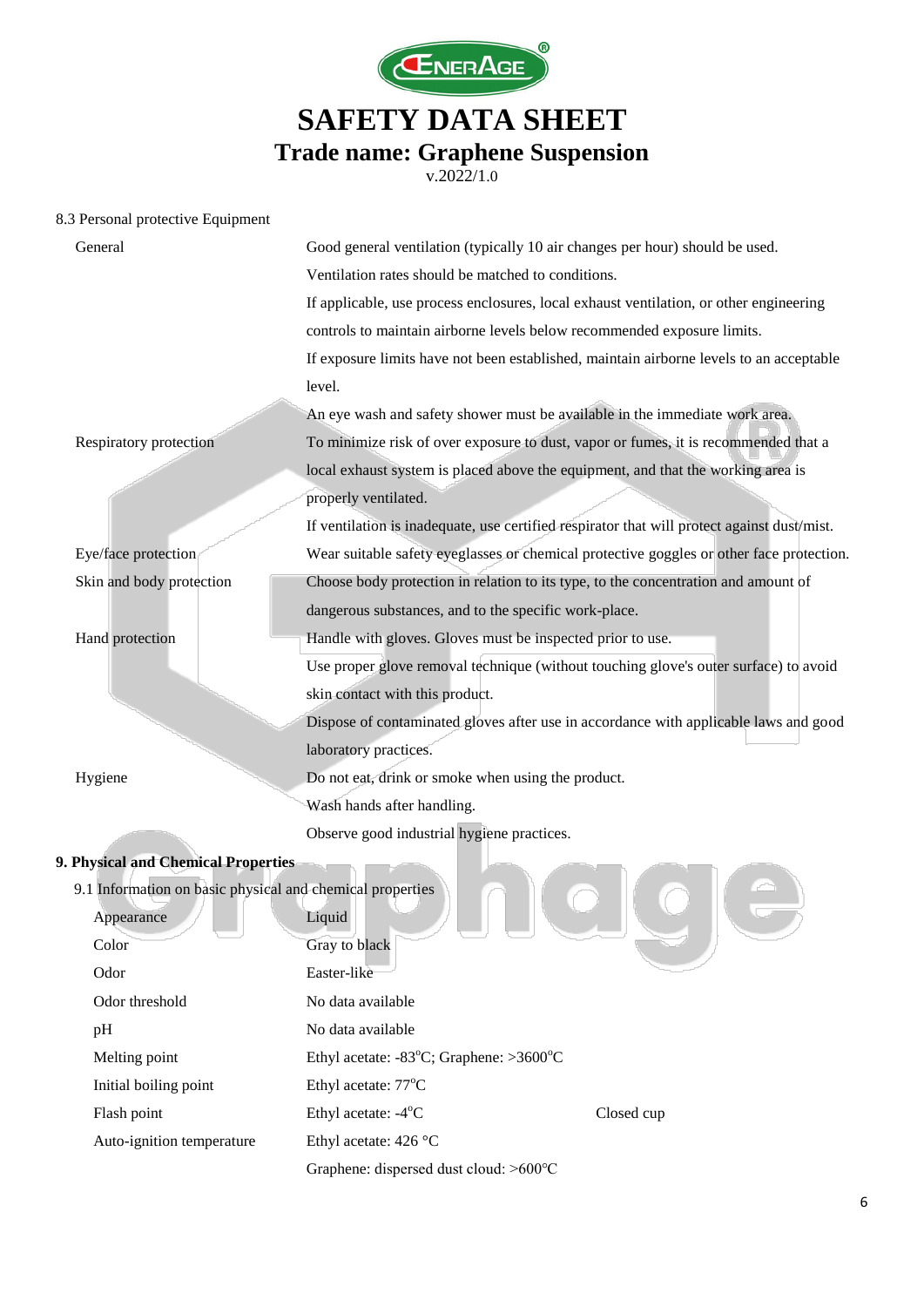

| Flammability (solid, gas)                         | Ethyl acetate: Class IB Flammable Liquid                                           |
|---------------------------------------------------|------------------------------------------------------------------------------------|
| Flammable limit                                   | $2 \sim 11.5 \%$ (V)                                                               |
| Evaporation rate                                  | 4.1 6 (butyl acetate= $1$ )                                                        |
| Vapor density                                     | 1.2                                                                                |
| Vapor pressure                                    | 98 hPa @ 20 °C; 12.43 hPa @ 25 °C                                                  |
| Decomposition temperature                         | No data available                                                                  |
| Density                                           | 0.9~1.0 g/cm <sup>3</sup> @20°C                                                    |
| Solubility in water                               | Ethyl acetate: 60-80 g/l; Graphene: Insoluble                                      |
| Solubility (other)                                | No data available                                                                  |
| Partition coefficient                             | 0.73                                                                               |
| (n-Octanol/water)                                 |                                                                                    |
| 10. Stability and Reactivity                      |                                                                                    |
| 10.1 Reactivity                                   | Stable under recommended storage conditions.                                       |
| 10.2 Chemical stability                           | No decomposition if stored and applied as directed.                                |
| 10.3 Possibility of hazardous                     | No dangerous reaction known under conditions of normal use.                        |
| reactions                                         |                                                                                    |
| 10.4 Conditions to avoid                          | Heat, flames and sparks.                                                           |
| 10.5 Incompatible materials                       | Strong oxidizing agents, Alkali metals, Strong acids, Nitrates.                    |
| 10.6 Hazardous decomposition                      | Mainly carbon oxides occur under high temperature/fire conditions.                 |
| products                                          |                                                                                    |
| 11. TOXICOLOGICAL INFORMATION                     |                                                                                    |
| 11.1 Information on the likely routes of exposure |                                                                                    |
| Inhalation                                        | May cause irritation to the respiratory system. May cause drowsiness or dizziness. |
| Ingestion                                         | Irritating. May cause nausea, stomach pain and vomiting.                           |
| Skin contact                                      | Causes mild skin irritation.                                                       |
| Eye contact                                       | Causes serious eye irritation.                                                     |
|                                                   | 11.2 Symptoms related to the physical, chemical and toxicological characteristics  |
| Inhalation                                        | No data available.                                                                 |
| Ingestion                                         | No data available.                                                                 |
| Skin contact                                      | No data available.                                                                 |
| Eye contact                                       | No data available.                                                                 |
| 11.3 Information on toxicological effects         |                                                                                    |
| Acute toxicity                                    |                                                                                    |
| Dermal                                            | LD 50, Rabbit: $>$ 20,000 mg/kg                                                    |
| Oral                                              | LD 50, Rat: 5.6 g/kg                                                               |
|                                                   |                                                                                    |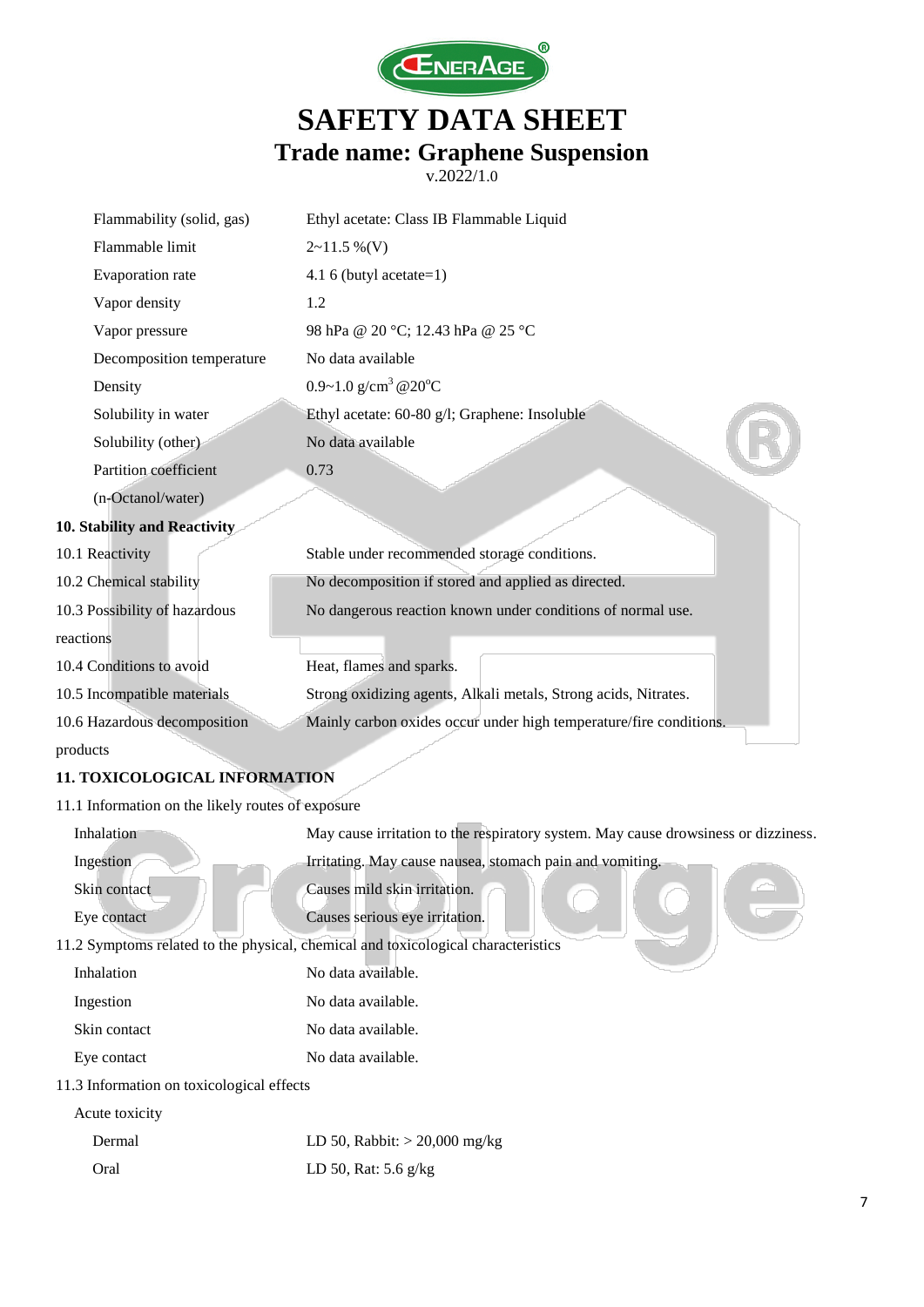

v.2022/1.0

| Inhalation                        | LD 50, Rat, 4 h: 4,000 ppm                                                                 |
|-----------------------------------|--------------------------------------------------------------------------------------------|
| Skin Corrosion/Irritation         | Causes mild skin irritation.                                                               |
| Serious Eye Damage/Eye            | Causes serious eye irritation.                                                             |
| Irritation                        |                                                                                            |
| Respiratory or skin sensitization | Not a skin sensitizer.                                                                     |
| Germ cell mutagenicity            |                                                                                            |
| in vitro                          | Ames test, Salmonella typhimurium; with and without metabolic activation: Did not          |
|                                   | show mutagenic effects (literature value)                                                  |
| in vivo                           | No mutagenic components identified.                                                        |
| Carcinogenicity                   | This substance has no evidence of carcinogenic properties.                                 |
| Reproductive toxicity             | No components toxic to reproduction                                                        |
| Specific target organ toxicity    |                                                                                            |
| Single exposure                   | The substance or mixture is classified as specific target organ toxicant, single exposure, |
|                                   | category 3 with narcotic effects.                                                          |
| Repeated exposure                 | No data available.                                                                         |
| Aspiration hazard                 | No data available.                                                                         |
| Other effects                     | No data available.                                                                         |
| 12. Ecological Information        |                                                                                            |
| 12.1 Ecotoxicity                  |                                                                                            |
| Fish                              |                                                                                            |
| Specific substance(s)             |                                                                                            |
| Ethyl acetate                     | LC 50, Pimephales promelas, 96 h: 230 mg/l                                                 |
|                                   | LC 50, Oncorhynchus mykiss, 96 h: 230 - 500 mg/l                                           |
|                                   | EC 50, Pimephales promelas, 96 h: 220 mg/l                                                 |
|                                   | LC 50, Heteropneustes fossilis, 96 h: 212.5 mg/l                                           |
|                                   | LOAEL, Pimephales promelas, 96 h: 19.4 mg/l                                                |
| Aquatic invertebrates             |                                                                                            |
| Specific substance(s)             |                                                                                            |
| Ethyl acetate                     | EC 50, Brine shrimp (Artemia salina), 24 h: 306.9 - 389.9 mg/l                             |
|                                   | LC 50, Water flea (Daphnia magna), 48 h: 560 - 819 mg/l                                    |
|                                   | LC 50, Hydra (Hydra oligactis), 48 h: 1,350 mg/l                                           |
|                                   | LC 50, Water flea (Daphnia cucullata), 48 h: 154 - 175 mg/l                                |
|                                   | EC 50, Water flea (Daphnia magna), 48 h: 610 - 799 mg/l                                    |

#### Algae

Specific substance(s)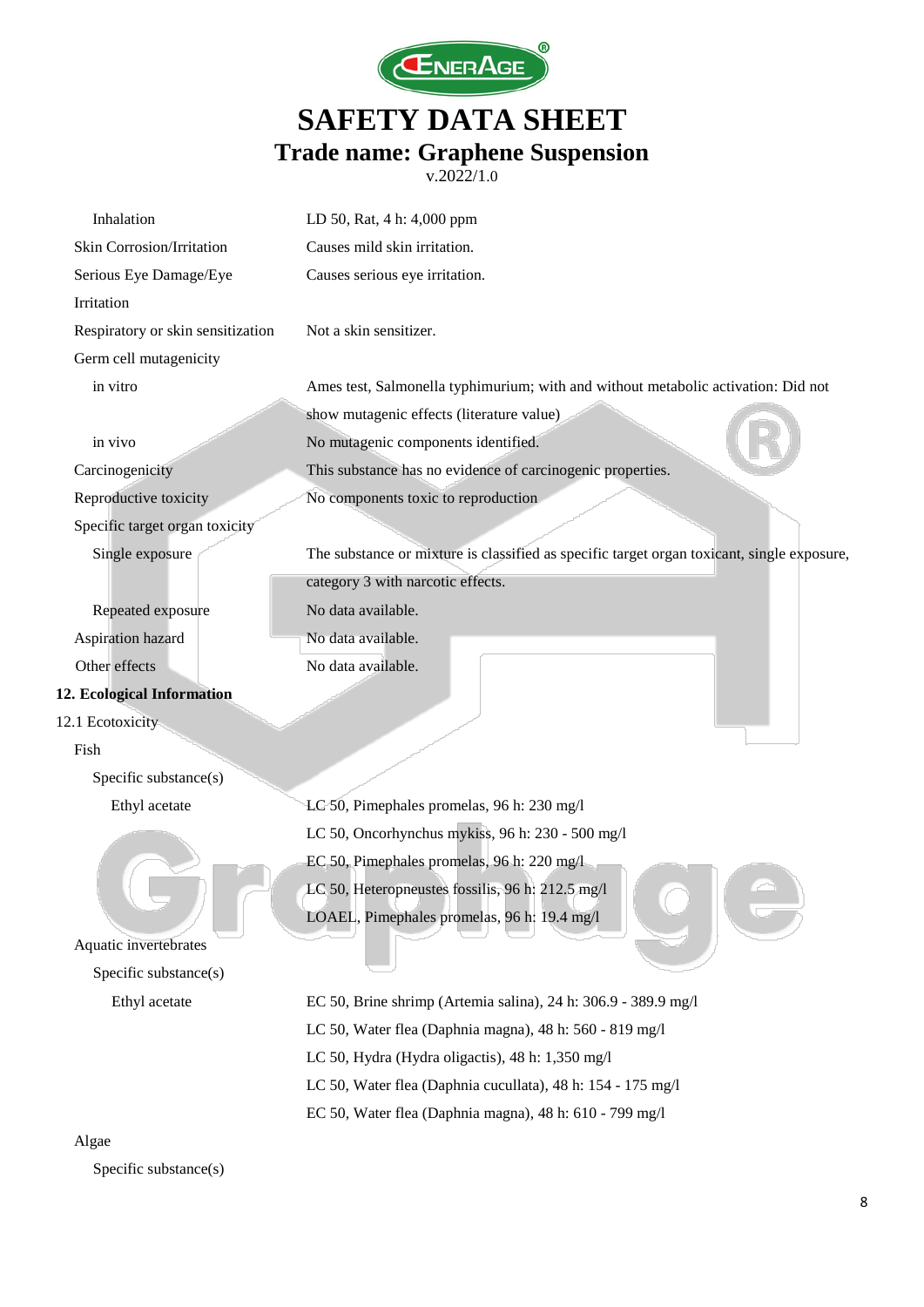

v.2022/1.0

| Ethyl acetate                      | EC50, Desmodesmus subspicatus (green algae), 72h: >100 mg/l                            |
|------------------------------------|----------------------------------------------------------------------------------------|
| 12.2 Persistence and degradability |                                                                                        |
| Biodegradation                     | Expected to be readily biodegradable.                                                  |
| <b>BOD/ThBOD</b>                   | OECD Test Guideline 301B (28 d): $> 60$ % (literature value)                           |
| 12.3 Bioaccumulative potential     |                                                                                        |
| Bioaccumulation                    | No bioaccumulation is to be expected (log Pow $\leq$ 4).                               |
| Bioconcentration factor (BCF)      | No data available on bioaccumulation.                                                  |
| Partition coefficient              | Log Kow: 0.73                                                                          |
| n-octanol/water                    |                                                                                        |
| 12.4 Mobility in soil              | The product is water soluble and may spread in water systems.                          |
| 12.5 Results of PBT and vPvB       | The substance is not PBT / vPvB                                                        |
| assessment                         |                                                                                        |
| 12.6 Other adverse effects         | The product components are not classified as environmentally hazardous. However, this  |
|                                    | does not exclude the possibility that large or frequent spills can have a harmful or   |
|                                    | damaging effect on the environment.                                                    |
| 13. Disposal considerations        |                                                                                        |
| 13.1 Waste Code                    | U112 - Ethyl Acetate - (RQ 5,000 LB).D001 - Ignitability (RQ 100 LB). This product     |
|                                    | has the RCRA characteristic of ignitability. Re-evaluation of the product may be       |
|                                    | required by the user at the time of disposal, since the product uses, transformations, |
|                                    | mixtures, contamination, and spillage may change the classification.                   |
| 13.2 Disposal methods              | Dispose of only in accordance with local, state, and federal regulations. Do not       |
|                                    | contaminate any lakes, streams, ponds, groundwater or soil.                            |
|                                    | No mixing with other waste.                                                            |
|                                    | Leave chemicals in original containers.                                                |
| 13.3 Empty containers              | Empty containers retain product residue (liquid and/or vapor) and can be dangerous. DO |
|                                    | NOT PRESSURIZE, CUT, WELD, BRAZE, SOLDER, DRILL, GRIND, OR EXPOSE                      |
|                                    | SUCH CONTAINERS TO HEAT, FLAME, SPARKS, STATIC ELECTRICITY, OR                         |
|                                    | OTHER SOURCES OF IGNITION; THEY MAY EXPLODE AND CAUSE INJURY                           |
|                                    | OR DEATH. Empty drums should be completely drained, triple-rinsed, properly bunged     |
|                                    | and promptly returned to a drum reconditioner, or properly disposed.                   |
| <b>14. Transport Information</b>   |                                                                                        |

DOT (U.S. Department of Transportation)

UN number UN 1173 UN proper shipping name Ethyl Acetate Transport hazard class(es)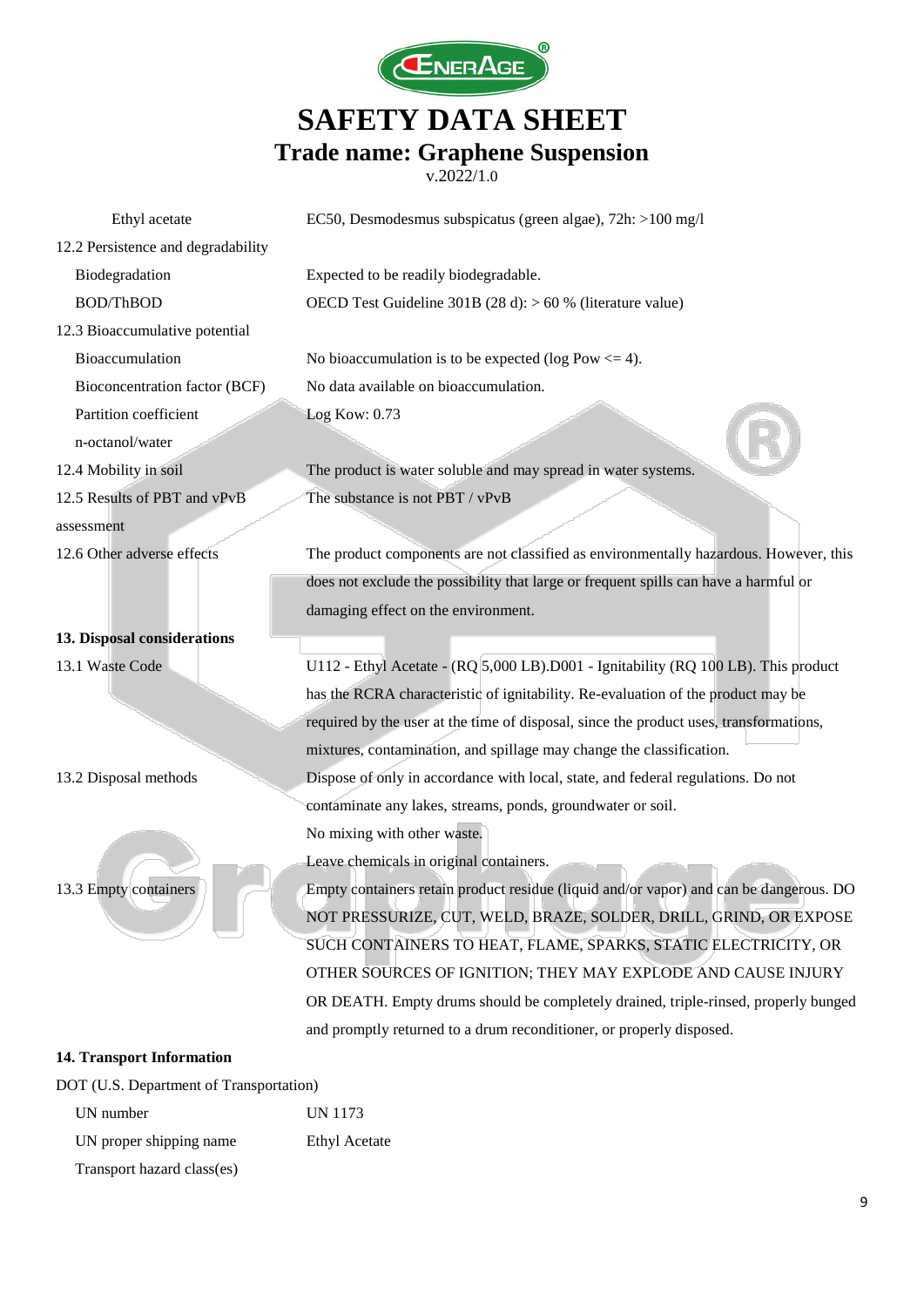

| Class                                                            | 3                                                                                   |   |
|------------------------------------------------------------------|-------------------------------------------------------------------------------------|---|
| Label(s)                                                         | 3                                                                                   |   |
| Packing group                                                    | $\mathbf{I}$                                                                        |   |
| Material pollutant                                               | N <sub>o</sub>                                                                      |   |
| Special precaution for user                                      | When shipped in quantities greater than 5,000 lbs, RQ must be added to the shipping |   |
|                                                                  | description.                                                                        |   |
| IATA (International Air Transport Association)                   |                                                                                     |   |
| UN number                                                        | <b>UN 1173</b>                                                                      |   |
| UN proper shipping name                                          | <b>Ethyl Acetate</b>                                                                |   |
| Transport hazard class(es)                                       |                                                                                     |   |
| Class                                                            | 3                                                                                   | 3 |
| Label(s)                                                         | 3                                                                                   | 3 |
| Packing group                                                    | $\mathbf{I}$                                                                        |   |
| Material pollutant                                               | N <sub>o</sub>                                                                      |   |
| Special precaution for user                                      | When shipped in quantities greater than 5,000 lbs, RQ must be added to the shipping |   |
|                                                                  | description.                                                                        |   |
| IMDG (International Maritime Dangerous Goods)                    |                                                                                     |   |
| UN number                                                        | <b>UN 1173</b>                                                                      |   |
| UN proper shipping name                                          | <b>Ethyl Acetate</b>                                                                |   |
| Transport hazard class(es)                                       |                                                                                     |   |
| Class                                                            | 3                                                                                   |   |
| Label(s)                                                         | 3                                                                                   |   |
| EmS No.                                                          | $F-E, S-D$                                                                          |   |
| Packing group                                                    | $\mathbf{I}$                                                                        |   |
| Material pollutant                                               | N <sub>o</sub>                                                                      |   |
| Special precaution for user                                      | When shipped in quantities greater than 5,000 lbs, RQ must be added to the shipping |   |
|                                                                  | description.                                                                        |   |
| 14.1 Environmental hazards                                       |                                                                                     |   |
| MARPOL Annex III - Prevention of pollution by harmful substances |                                                                                     |   |
| Marine pollutants (yes/no)                                       | no                                                                                  |   |
| 14.2 Special precautions for user                                | No data available.                                                                  |   |
|                                                                  | 14.3 Transport in bulk according to Annex II of MARPOL73/78 and IBC Code            |   |
| Remarks                                                          | No data available.                                                                  |   |
| 15. Regulatory Information                                       |                                                                                     |   |
| U.S. Federal Regulations                                         |                                                                                     |   |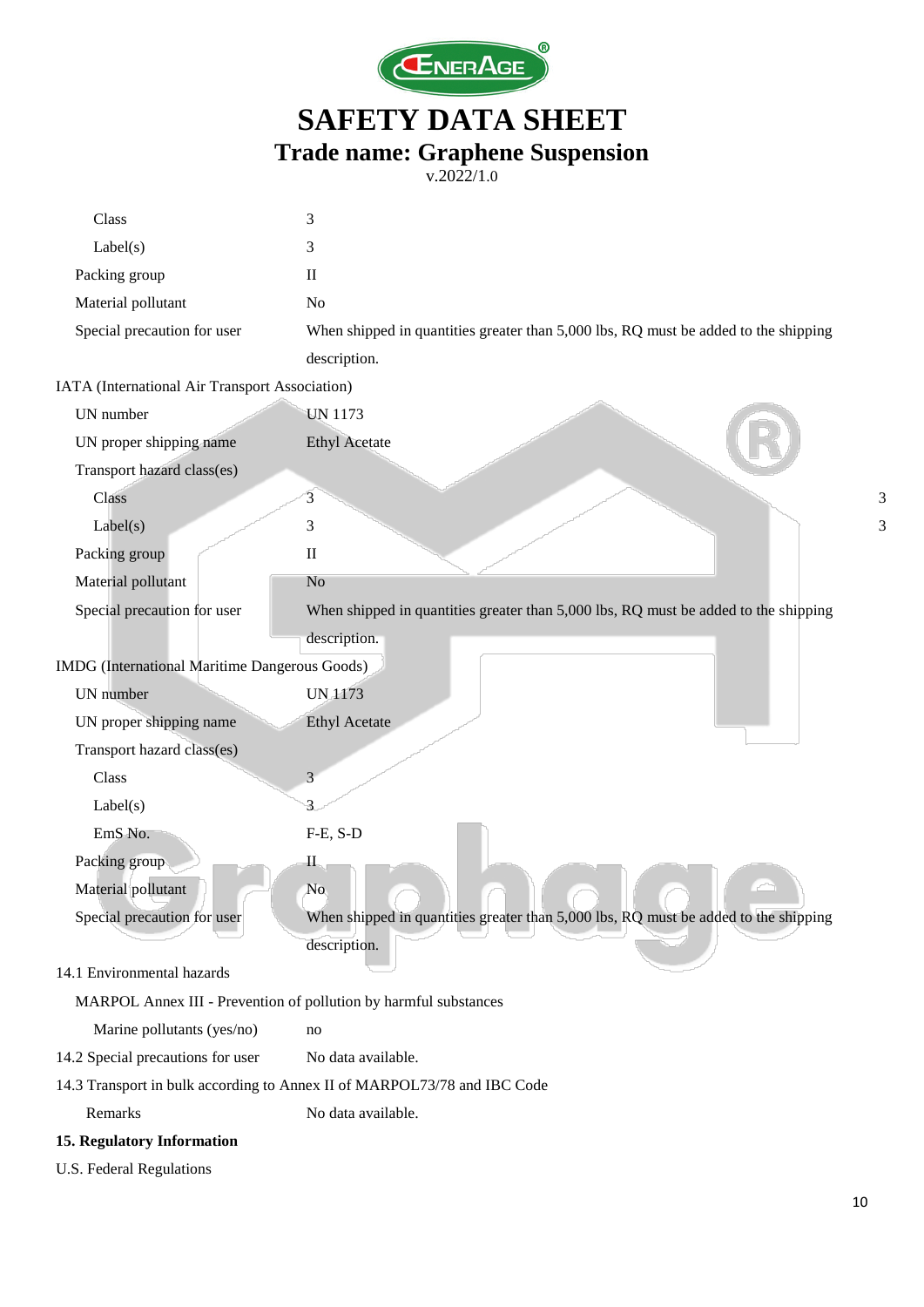

|                                        | TSCA Section 12(b) Export Notification (40 CFR 707, Subpt. D)                    |
|----------------------------------------|----------------------------------------------------------------------------------|
|                                        | None present or none present in regulated quantities.                            |
|                                        | US. OSHA Specifically Regulated Substances (29 CFR 1910.1001-1050)               |
|                                        | None present or none present in regulated quantities.                            |
|                                        | CERCLA Hazardous Substance List (40 CFR 302.4)                                   |
| Components                             | Reportable quantities                                                            |
| Ethyl acetate                          | 5,000 lbs                                                                        |
|                                        | Superfund Amendments and Reauthorization Act of 1986 (SARA)                      |
| Hazard categories                      |                                                                                  |
| Flammable liquids.                     |                                                                                  |
|                                        | Serious Eye Damage/Eye Irritation.                                               |
|                                        | Specific Target Organ Toxicity - Single Exposure.                                |
|                                        | Static-accumulating flammable liquid.                                            |
|                                        | SARA 302 Extremely Hazardous Substance                                           |
|                                        | None present or none present in regulated quantities.                            |
|                                        | SARA 304 Emergency Release Notification                                          |
| Components                             | Reportable quantities                                                            |
| Ethyl acetate                          | 5,000 lbs                                                                        |
| SARA 311/312 Hazardous Chemical        |                                                                                  |
| Components                             | Reportable quantities                                                            |
| Ethyl acetate                          | 10,000 lbs                                                                       |
| SARA 313 (TRI Reporting)               |                                                                                  |
|                                        | None present or none present in regulated quantities.                            |
|                                        | Clean Air Act (CAA) Section 112(r) Accidental Release Prevention (40 CFR 68.130) |
|                                        | None present or none present in regulated quantities.                            |
|                                        | Clean Water Act Section 311 Hazardous Substances (40 CFR 117.3)                  |
|                                        | None present or none present in regulated quantities.                            |
| U.S state regulations                  |                                                                                  |
| US. California Proposition 65          |                                                                                  |
|                                        | No ingredient regulated by CA Prop 65 present.                                   |
|                                        | US. New Jersey Worker and Community Right-to-Know Act                            |
| Components                             |                                                                                  |
| Ethyl acetate                          |                                                                                  |
| US. Massachusetts RTK - Substance List |                                                                                  |
| Components                             |                                                                                  |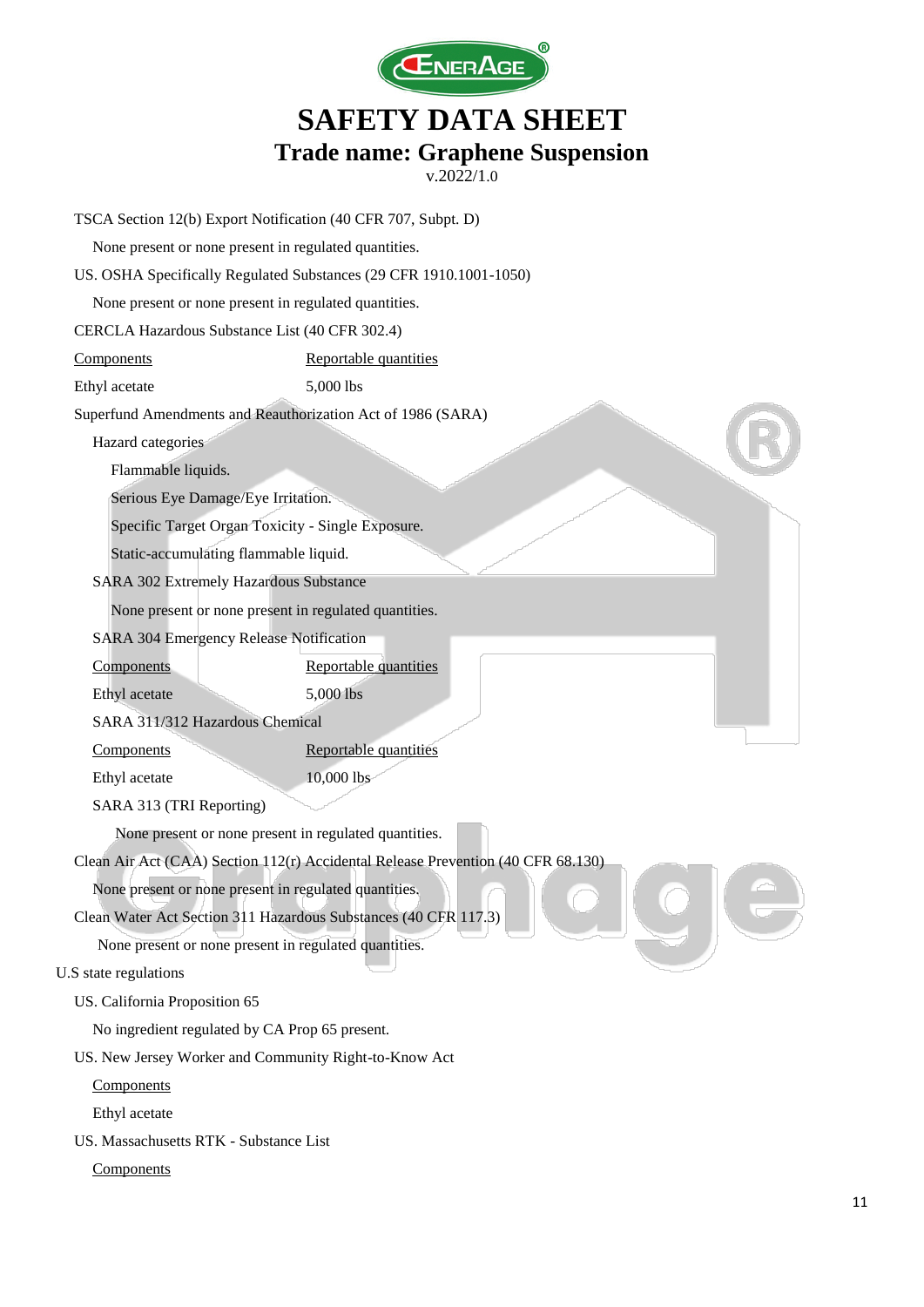

| Ethyl acetate                    |                                             |                                                               |                                        |  |  |
|----------------------------------|---------------------------------------------|---------------------------------------------------------------|----------------------------------------|--|--|
|                                  | US. Pennsylvania RTK - Hazardous Substances |                                                               |                                        |  |  |
| Components                       |                                             |                                                               |                                        |  |  |
| Ethyl acetate                    |                                             |                                                               |                                        |  |  |
| US. Rhode Island RTK             |                                             |                                                               |                                        |  |  |
| Components                       |                                             |                                                               |                                        |  |  |
| Ethyl acetate                    |                                             |                                                               |                                        |  |  |
| <b>International Regulations</b> |                                             |                                                               |                                        |  |  |
| <b>WHMIS</b> classification      |                                             |                                                               |                                        |  |  |
| Flammable liquids                |                                             | Category 2                                                    |                                        |  |  |
| Eye irritation                   |                                             | Category 2A                                                   |                                        |  |  |
|                                  | Specific target organ toxicity -            | Category 3 (Narcotic effects)                                 |                                        |  |  |
| single exposure                  |                                             |                                                               |                                        |  |  |
| European Union                   |                                             | Classification according to Regulation (EU) 1272/2008.        |                                        |  |  |
| Flammable liquids                |                                             | Category 2                                                    |                                        |  |  |
| Eye irritation                   |                                             | Category 2                                                    |                                        |  |  |
|                                  | Specific target organ toxicity -            | Category 3 (Narcotic effects)                                 |                                        |  |  |
| single exposure                  |                                             |                                                               |                                        |  |  |
| Montreal protocol                |                                             | Not applicable                                                |                                        |  |  |
| Stockholm convention             |                                             | Not applicable                                                |                                        |  |  |
| Rotterdam convention             |                                             | Not applicable                                                |                                        |  |  |
| Kyoto protocol                   |                                             | Not applicable                                                |                                        |  |  |
| Inventory status                 |                                             |                                                               |                                        |  |  |
| Australia                        |                                             | Inventory of Chemical Substances (AICS)                       | On or in compliance with the inventory |  |  |
| Japan                            |                                             | The inventory of existing and new chemical substances (ENCS)  | On or in compliance with the inventory |  |  |
| EU                               |                                             | European Inventory of Existing Commercial Chemical Substances | On or in compliance with the inventory |  |  |
|                                  | (EINECS)                                    |                                                               |                                        |  |  |
| EU                               |                                             | European List of Notified Chemical Substances (ELINCS)        | On or in compliance with the inventory |  |  |
| EU                               | No-longer Polymers (NLP)                    |                                                               | On or in compliance with the inventory |  |  |
| Canada                           |                                             | Domestic Substances List (DSL) Inventory                      | On or in compliance with the inventory |  |  |
| Philippines                      |                                             | Inventory of Chemicals/ Chemical Substances (PICCS)           | On or in compliance with the inventory |  |  |
| Korea                            |                                             | Existing Chemicals Inventory (KECI)                           | On or in compliance with the inventory |  |  |
| China                            |                                             | Inventory of Existing Chemical Substances (IECSC)             | On or in compliance with the inventory |  |  |
| Mexico                           |                                             | National Inventory of Chemical Substances of Mexico (INSQ)    | On or in compliance with the inventory |  |  |
| New Zealand                      | <b>Inventory of Chemical Substances</b>     |                                                               | On or in compliance with the inventory |  |  |